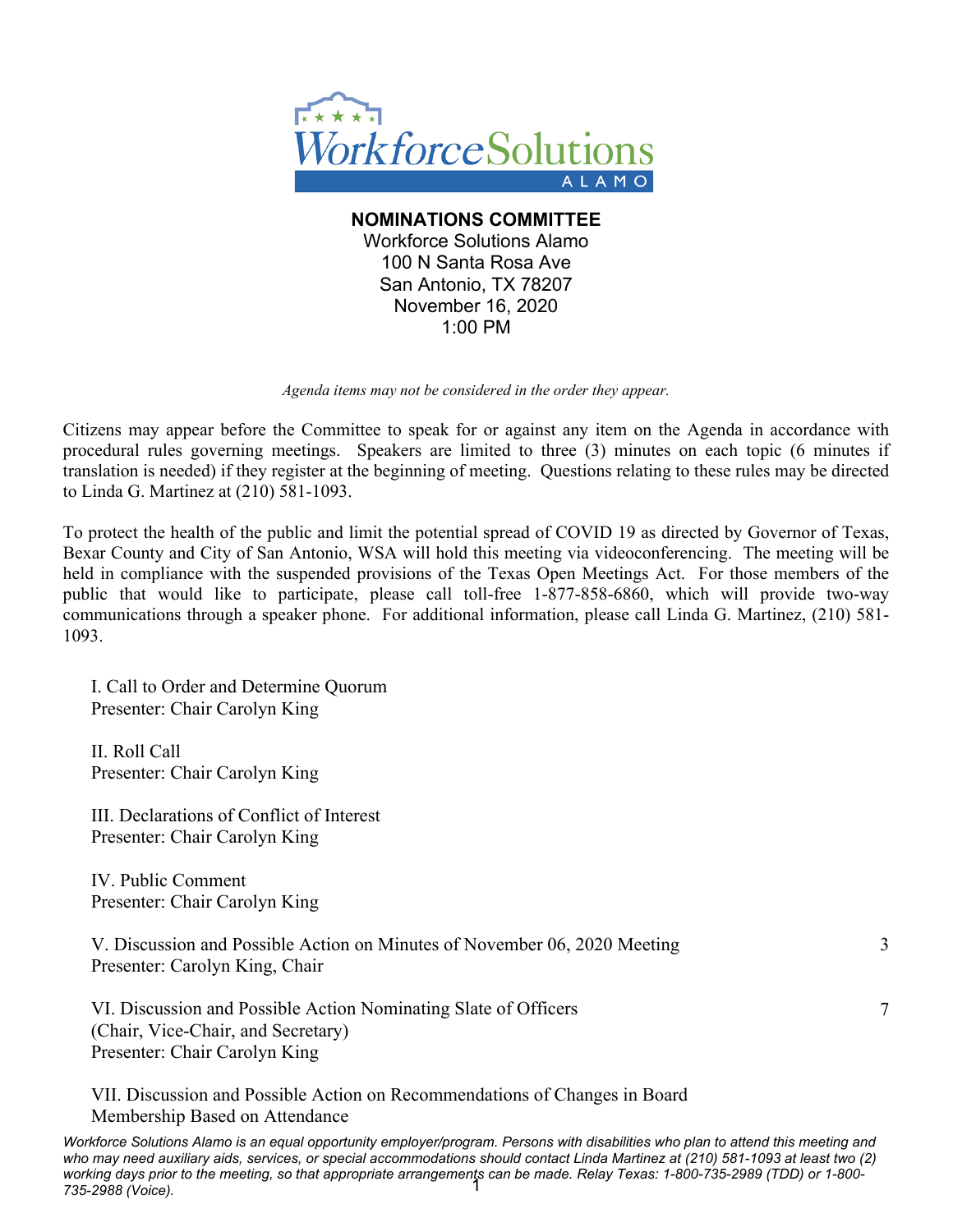Presenter: Chair Carolyn King

VIII. Adjournment Presenter: Chair Carolyn King

*Workforce Solutions Alamo is an equal opportunity employer/program. Persons with disabilities who plan to attend this meeting and who may need auxiliary aids, services, or special accommodations should contact Linda Martinez at (210) 581-1093 at least two (2) working days prior to the meeting, so that appropriate arrangements can be made. Relay Texas: 1-800-735-2989 (TDD) or 1-800- 735-2988 (Voice).* 2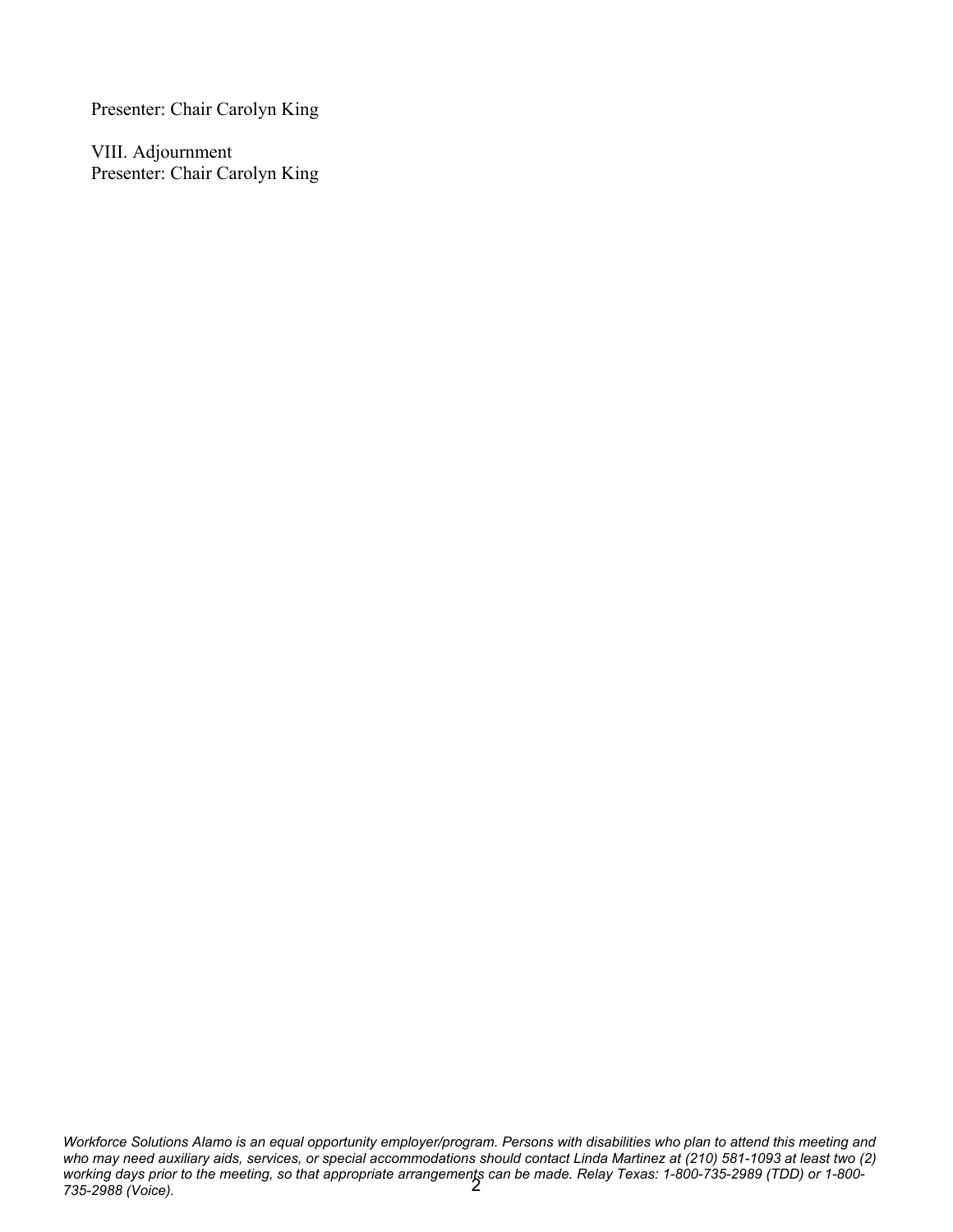

# **NOMINATIONS COMMITTEE MEETING MINUTES**

Workforce Solutions Alamo 100 N. Santa Rosa, Suite 120 San Antonio, TX 78207 November 06, 2020 9:30AM

# **AGENDA**

*Agenda items may not be considered in the order they appear.*

## **WSA Board Members Attended: Carolyn King; Frank Crowder; Jamie Allen**

## **WSA Staff Attended: Adrian Lopez and Linda G. Martinez**

### **Legal Counsel: Frank Burney**

Citizens may appear before the Committee to speak for or against any item on the agenda in accordance with procedural rules governing meetings. Speakers are limited to three (3) minutes on each topic (6 minutes if translation is needed) if they register at the beginning of meeting. Questions relating to these rules may be directed to Linda G. Martinez at (210) 581-1093.

*To protect the health of the public and limit the potential spread of COVID 19 as directed by Governor of Texas, Bexar County and City of San Antonio, WSA will hold this meeting via videoconferencing. The meeting will be held in compliance with the suspended provisions of the Texas Open Meetings Act. For those members of the public that would like to participate, please call toll-free 1-877-858-6860, which will provide two-way communications through a speaker phone. For additional information, please call Linda G. Martinez, (210) 581-1093.*

> **Please join WebEx meeting from your computer, tablet or smartphone.**  <https://wsalamo.webex.com/wsalamo/j.php?MTID=m1f87f2fac9fd4224e03ed39308e2f3b9>

> > **You can also dial in using your phone. United States (Toll Free): 1-415-655-0002**

**Meeting Number & Access Code: 146 222 6419**

**New to WebEx? Get the app now and be ready when your first meeting starts:**  <https://www.webex.com/>

**During the Public Comments portion of the meeting (Agenda Item 4), the Public may type their name into the chat box or unmute themselves and state their name. The meeting host will call each member of the public for comments, in the order their names were submitted.**

*Workforce Solutions Alamo is an equal opportunity employer/program. Persons with disabilities who plan to attend this meeting and who may need auxiliary aids, services, or special accommodations should contact Linda G. Martinez at (210) 581-1093 at least two (2) working days prior to the meeting, so that appropriate arrangements can be made. Relay Texas: 1-800-735-2989 (TDD) or 1-800-735-2988 (Voice).*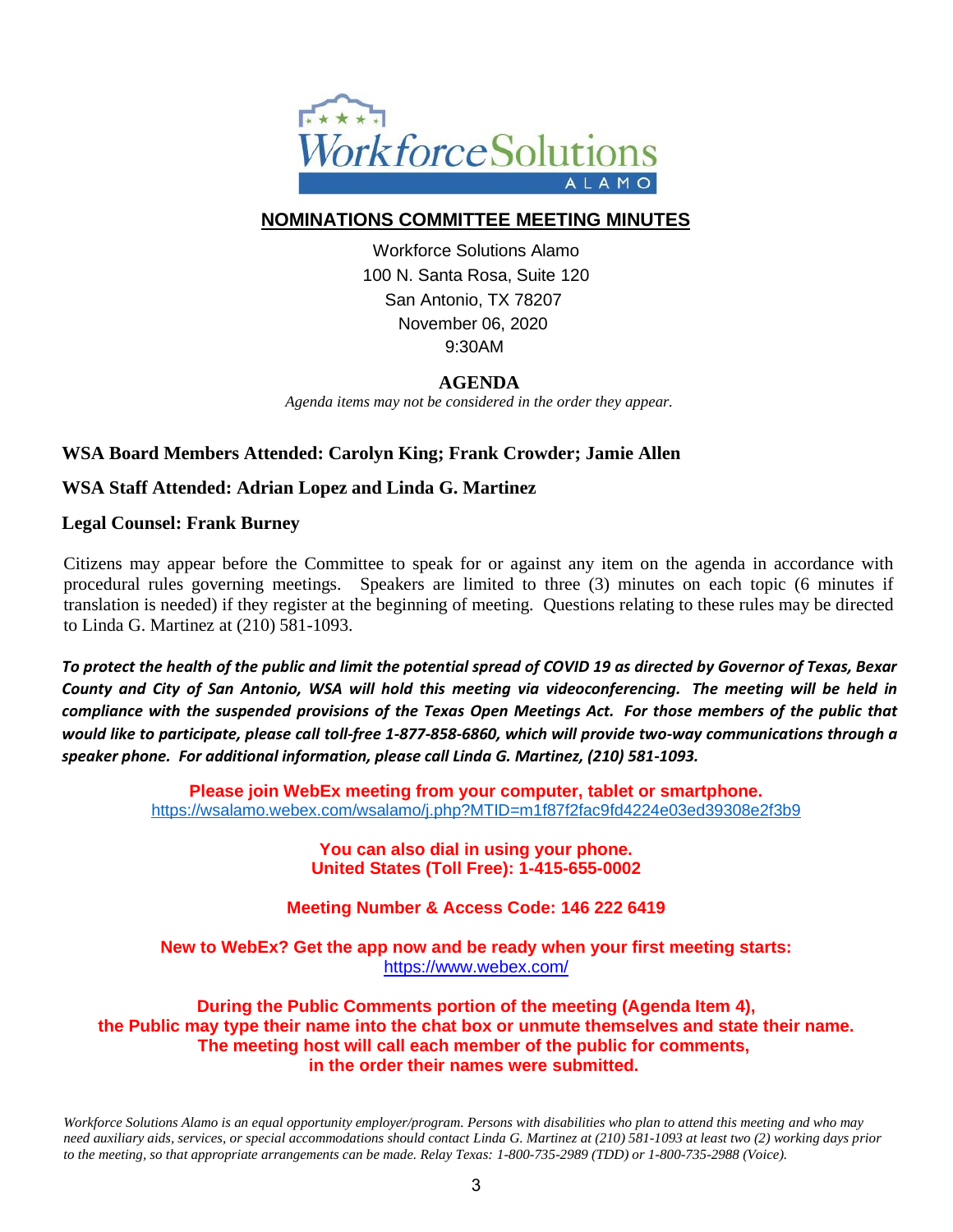- I. Call to Order and Determine Quorum Presenter: Chair Carolyn King  **The meeting was called to order by: Carolyn King @ 9:32am**
- II. Roll Call Presenter: Chair Carolyn King
- III. Declarations of Conflict of Interest Presenter: Chair Carolyn King **There was no conflict of interests declared**
- IV. Public Comment Presenter: Chair Carolyn King **There were no public comments**
- V. Discussion and Possible Action Regarding Process and Elections of Officer Nominations (Chair, Vice-Chair, and Secretary) Presenter: Chair Carolyn King
	- Reviewed and discussed election of officers.
	- The Organization shall be elected by the Board to a one **(1)** calendar year term, or until their successors are elected, and shall be eligible for re-election without limitation.
	- The Board shall elect its officers from the nominations slate and from any nominations from the floor for each office, at the annual meeting of the Board.
	- Committee outlined the specific duties for each position:
		- o The **Chairperson** shall be elected by the Board from among those directors who are representatives of the private sector. The duties of the Chair shall include but are not limited to the following:
			- Preside over meetings of the Board.
			- Make appointments to standing committees, Ad Hoc committees and shall be an ex-officio member of all committees.
			- The Chairperson will serve as the official spokesperson for the Board.<br>■ The Chair or a designee shall represent the Board at state, regional or
			- The Chair or a designee shall represent the Board at state, regional or national meetings concerning workforce development or other business of the Board.
			- Except as otherwise provided by Board policies, Applicable Law or in these Bylaws, the Chair, in the name of the Board, shall execute contracts, plans or other instruments authorized by the Board.
	- The duties of the **Vice Chair** shall include, but are not limited to:
		- In the Chair's absence or temporary disability, the Vice-Chair will exercise all authority and discharge all responsibilities of the Chair subject to restrictions applicable to the Chair.
		- Perform such other duties as may be identified by the Board.
	- The duties of the **Secretary**, which may be the Chief Executive Officer, shall include, but are not limited to:
		- Keep or cause to be kept and certify the minutes of all meetings of the Board.
		- Serve as custodian of corporate records.
		- Perform all duties incident to the office of the Secretary as may be required by law, these Bylaws, or as assigned from time to time by the Board.

*Workforce Solutions Alamo is an equal opportunity employer/program. Persons with disabilities who plan to attend this meeting and who may need auxiliary aids, services, or special accommodations should contact Linda G. Martinez at (210) 581-1093 at least two (2) working days prior to the meeting, so that appropriate arrangements can be made. Relay Texas: 1-800-735-2989 (TDD) or 1-800-735-2988 (Voice).*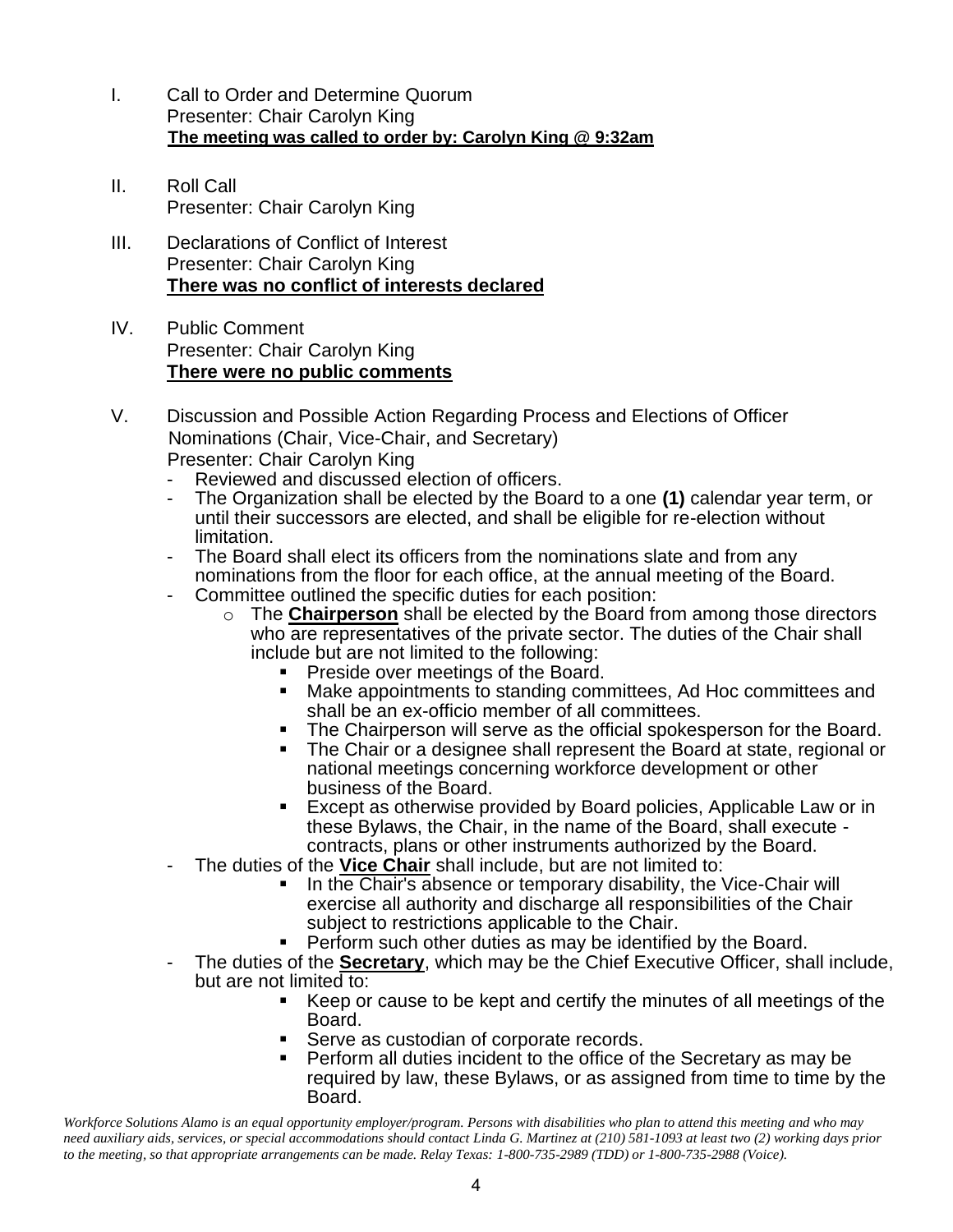- Mr. Frank Burney, Legal Counsel stated: It's a state law that requires the chairperson be from the private sector. Mr. Burney's recommendation was the vice chair should also be from the private sector.
- Selection of Vice Chair from the private sector will be added at the time when the Bylaws are reviewed and updated.
- Committee reviewed the nomination process and timeline.
- Linda sent out a Doodle Poll to Board members requesting self-nominations or nominations for others. Nomination timeline is Nov 5<sup>th</sup> thru Nov. 12<sup>th</sup>.
- Nomination Committee will send out recommendations to Board by Nov. 19th
- Annual Board meeting is scheduled for Dec.  $4<sup>th</sup>$  at which time nominations will be accepted from the floor. Nominated Board members will have an opportunity to provide a brief 1-2-minute presentation.
- Follow-up meeting for Nomination Committee will be scheduled for Nov. 16 at 1PM.
- Committee also reviewed the current Doodle Poll results as of Nov 6:
	- o Chair Nominations: Mr. Juan Solis 2; Leslie Cantu 2
	- o Vice Chair Nominations: Ben Peavey 1; Leslie Cantu 4
	- o Secretary Nominations: John Blaylock- 2
- Carolyn will reach out to those that have been nominated to confirm they are willing to accept the nomination.
- Discussed how voting will be done virtually.
- Ms. Jamie Allen recommended we use 'raising hand' option on WebEx. Only the host/moderator can see the raised hands for votes.
- Carolyn King requested a 'how to' document be prepared and sent to Board prior to meeting.
- VI. Current Review of Board Attendance

Presenter: Chair Carolyn King

- Committee reviewed the attendance of Board Members that have been nominated.
- Frank Burney stated Mr. Juan Solis, Board Chair, was requesting Nomination Committee provide recommendations about removing Board Member(s) due to lack attendance. Also, provided recommendation to give all Board Members a COVID-19 pass allowing all absences to be excused. Due to COVID-19, all meeting has been virtually and there have been more meetings.
- Mr. Adrian Lopez stated Committee of Six requires all Board Members to attend Board meetings. Despite the fact, that all work is done primarily at the committees; committee meeting attendance is not taken into account.
- Mr. Frank Burney stated there is an antiquated policy that was mandated by Committee of Six. State law does not have any requirements about participation. They obviously encourage it but there is no prohibition or guidelines. We have a rolling 12-month period and the Directors must make at least 75% of meetings unless they are excused. Mr. Burney also recommended the Nomination Committee review the attendance of Board members that are below 75% and ask if they are still interested in being on the WSA Board.
- Nomination Committee recommended to accept Frank Burney's recommendation of the COVID-19 pass for absence.
- Ms. Jamie Allen recommended to add a Required Meetings column that will compare last year's and current year meetings.
- VII. Overview of Election Process/Procedure at Board Meeting Presenter: Chair Carolyn King

*Workforce Solutions Alamo is an equal opportunity employer/program. Persons with disabilities who plan to attend this meeting and who may need auxiliary aids, services, or special accommodations should contact Linda G. Martinez at (210) 581-1093 at least two (2) working days prior to the meeting, so that appropriate arrangements can be made. Relay Texas: 1-800-735-2989 (TDD) or 1-800-735-2988 (Voice).*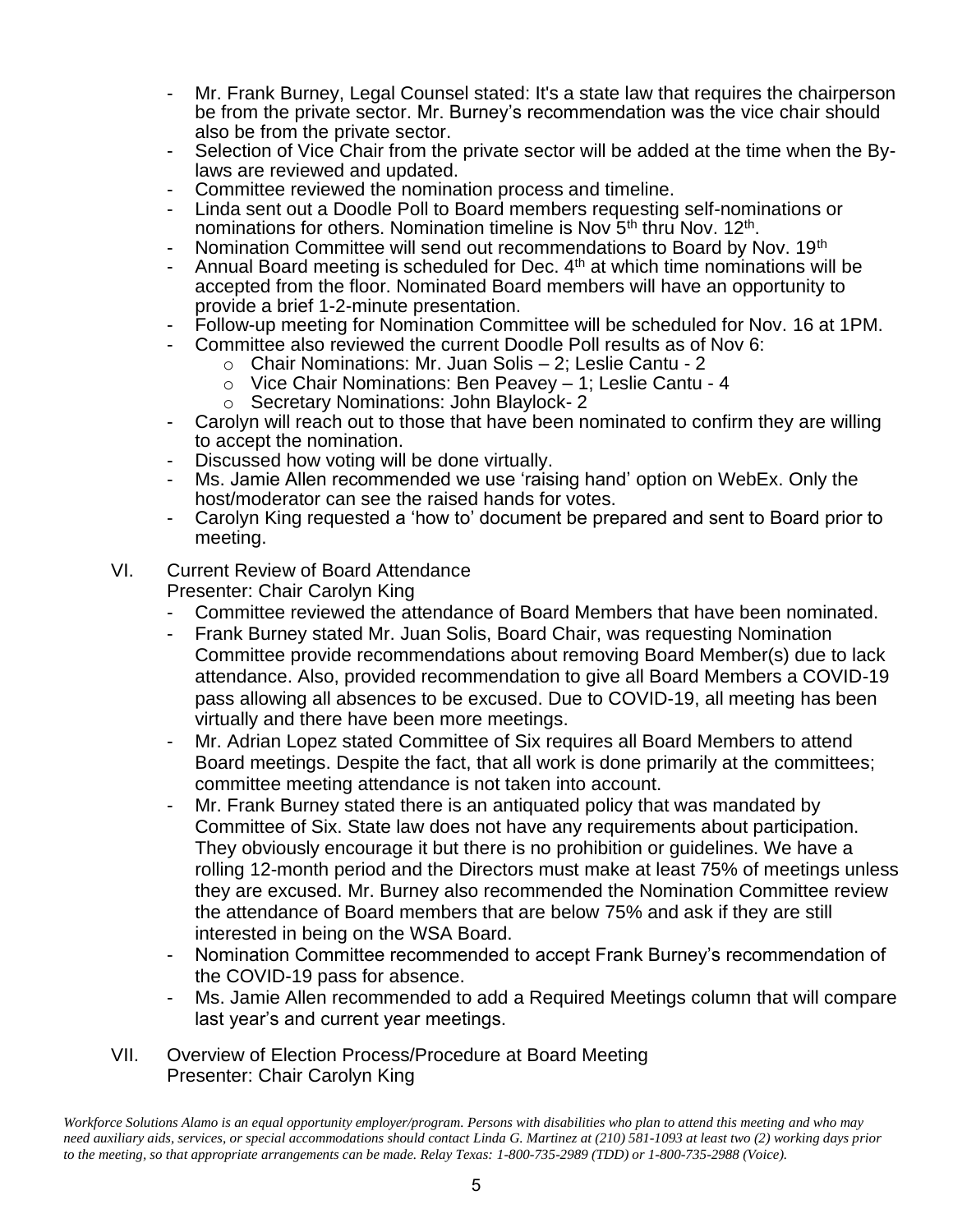VIII. Adjournment

Presenter: Chair Carolyn King  **Ms. Jamie Allen motioned to adjourn meeting @ 10:10am**

*Workforce Solutions Alamo is an equal opportunity employer/program. Persons with disabilities who plan to attend this meeting and who may need auxiliary aids, services, or special accommodations should contact Linda G. Martinez at (210) 581-1093 at least two (2) working days prior to the meeting, so that appropriate arrangements can be made. Relay Texas: 1-800-735-2989 (TDD) or 1-800-735-2988 (Voice).*